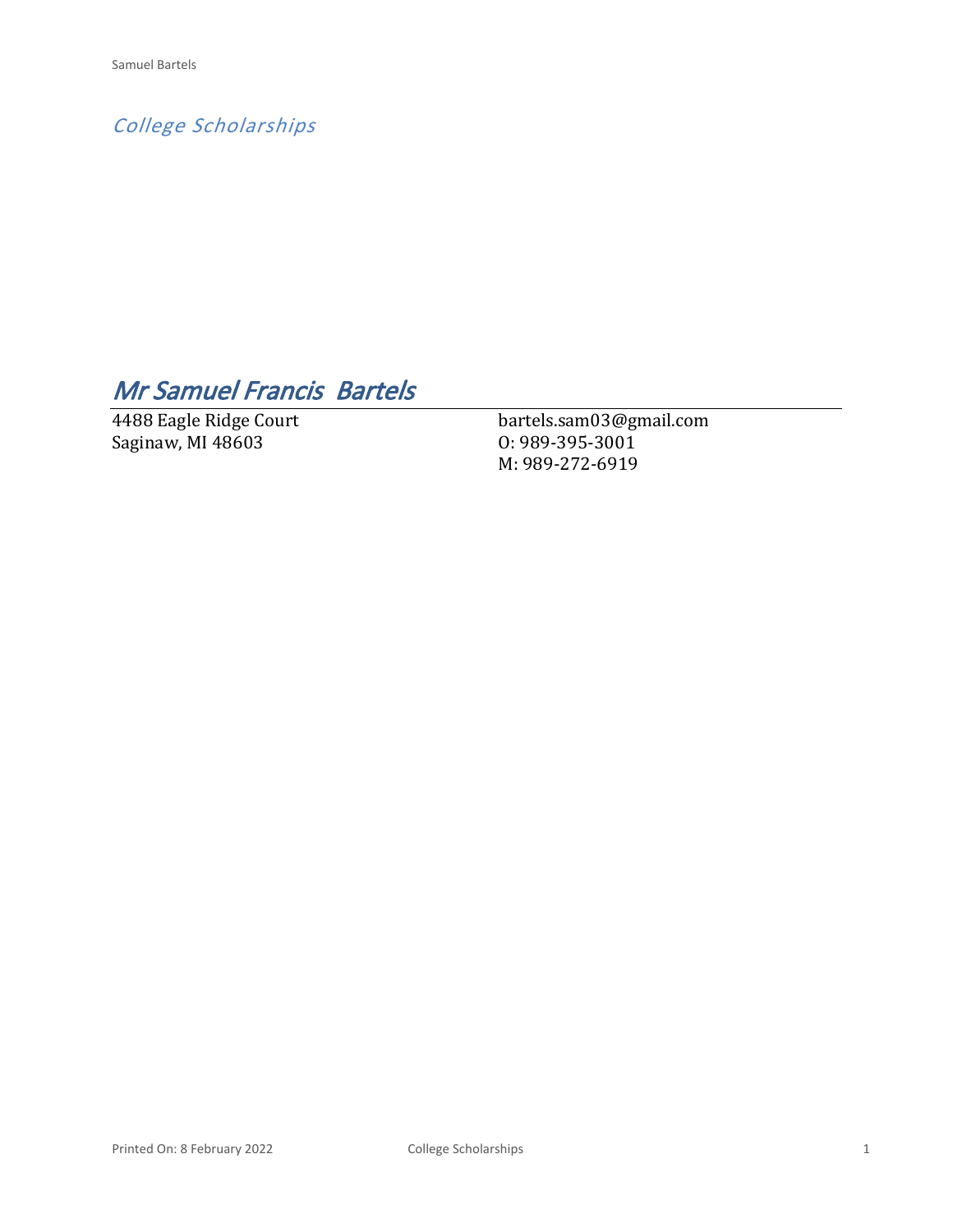# Application Form

## *Student's Information*

#### **Parish\***

Holy Spirit Parish, Shields

#### **Gender\***

Man

#### **Age**

Are you between the ages of 16 and 30? Yes

### **Are you currently a graduating high school senior?\***

Yes

#### **Year of Graduation\***

Please type the full year i.e. 2021. 2022

#### **High School Attended\***

Scholarships are awarded to students who attended one of the following high schools. *If you did not attend one of these schools you will not be eligible for a scholarship from the Foundation.*

Nouvel Catholic Central

#### **County\***

Are you a resident of the Saginaw, Bay or Midland Counties?

Yes

#### **GPA\***

Please enter your cumulative GPA as of the last complete semester.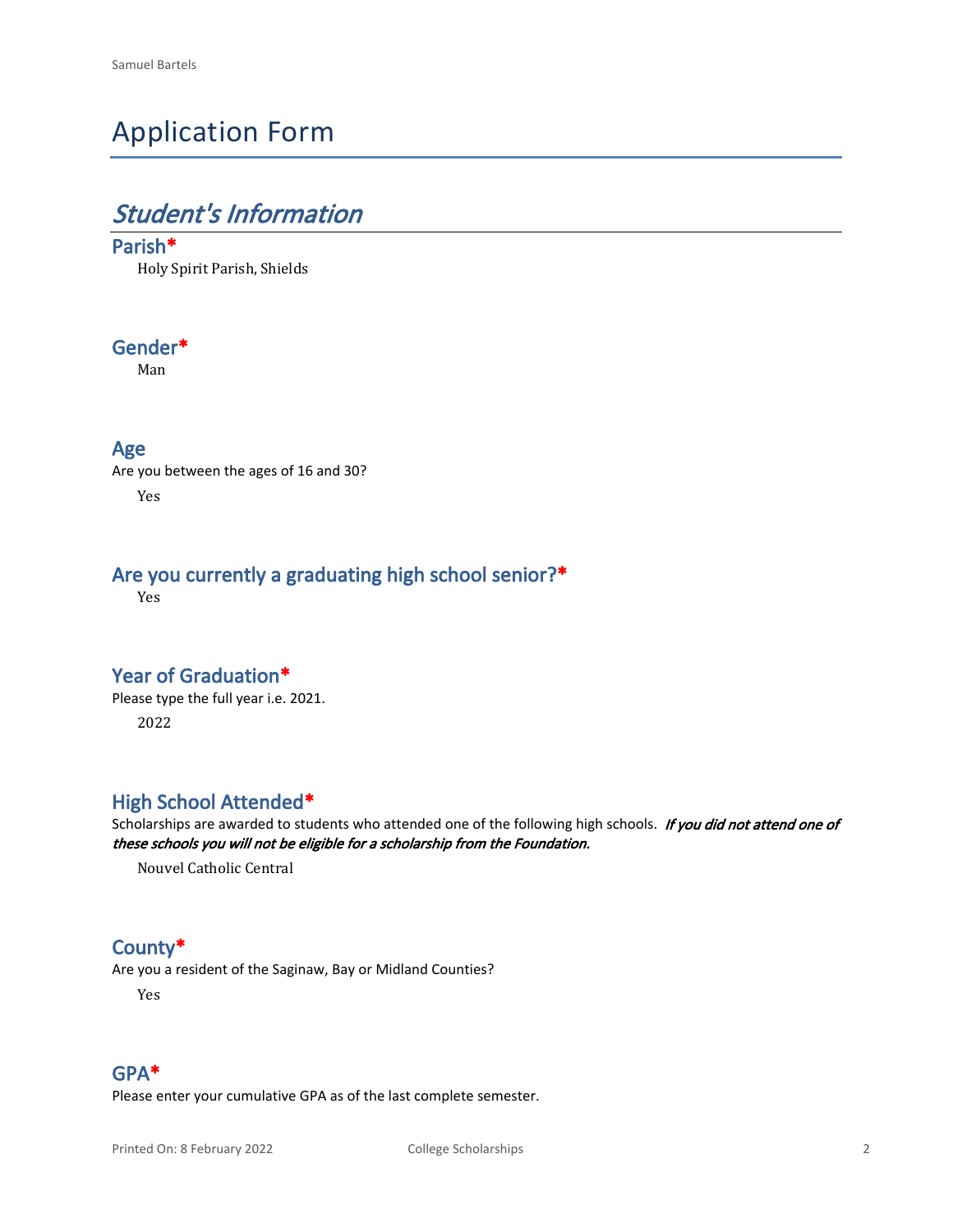4.1

#### **Would you like to be considered for financial need based scholarships?\*** Yes

#### **Unique Requirements\***

I attend a Catholic church weekly I attended Nouvel Elementary, formerly known as St. Thomas Aquinas Elementary

### *Nouvel High School*

**How many years did you attend Nouvel High School?\*** 4

#### **Nouvel Graduate**

Are you, or will you be a graduate of Nouvel Catholic Central High School?

Yes

### *Catholic High School Information*

**How many years did you attend a Catholic high school?\*** 4

### *3.0 GPA*

**Have you maintained a 3.0 cumulative GPA or greater during all four years of high school?\***

Yes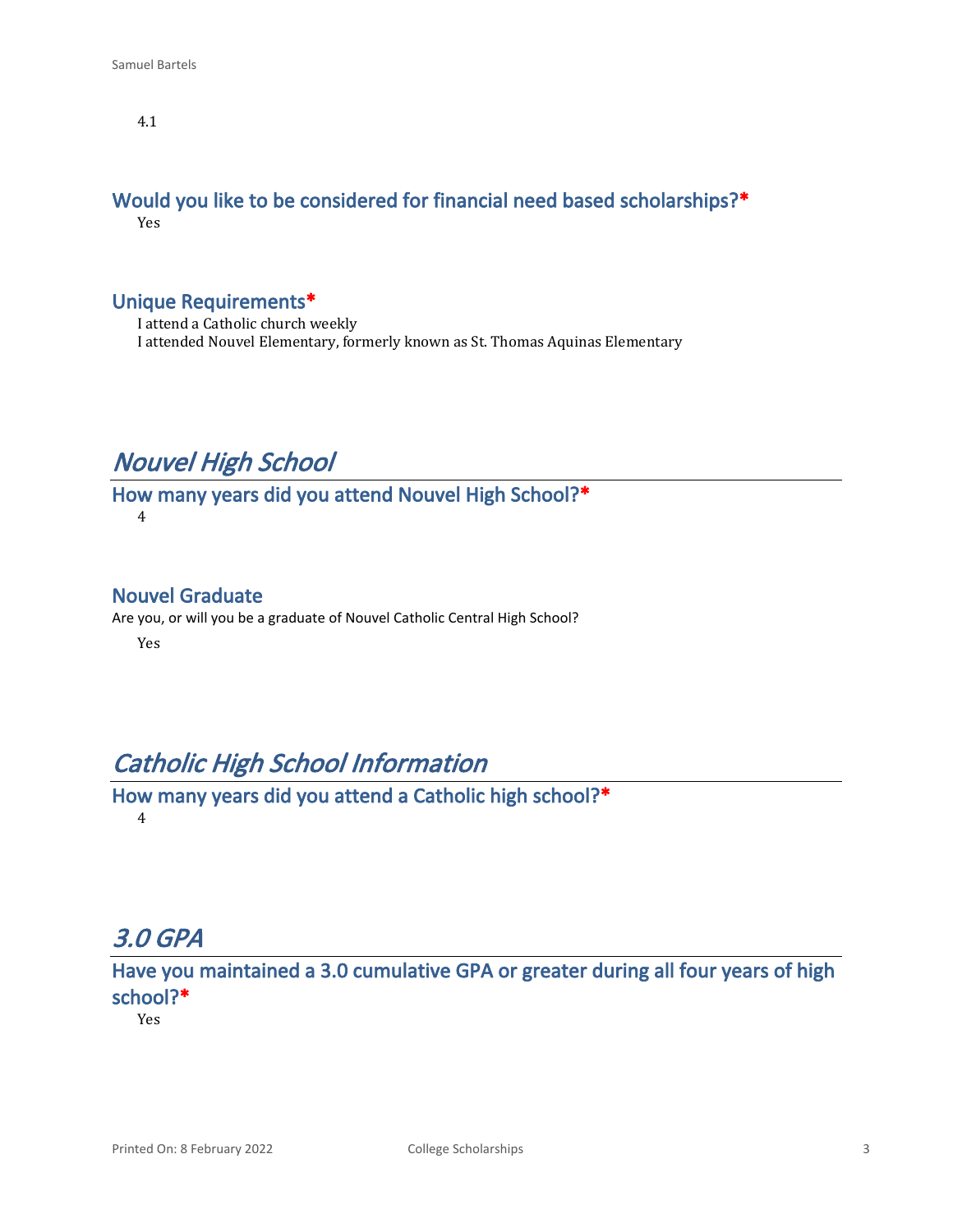## *Financial Need*

#### **Financial Need**

Financial need will be considered when choosing the recipient of the scholarship. You are welcome, but not required to, include any information that you feel would help the committee better understand your financial need.

#### *This could include the portion of your college costs covered by student loans.*

My dad teaches at Nouvel and my mom is dietitian. I have two older brothers they have already helped through college financially.

### *Extracurricular Activities*

**Were you involved in any extracurricular activities?\*** Yes

### *Activities*

**Extracurricular Activities\*** Please select all that apply Sports



#### **Sports\***

Please select all that apply

Baseball Basketball Cross Country Football

*Baseball*

**Did you participate in baseball for all four years of high school?\*** Yes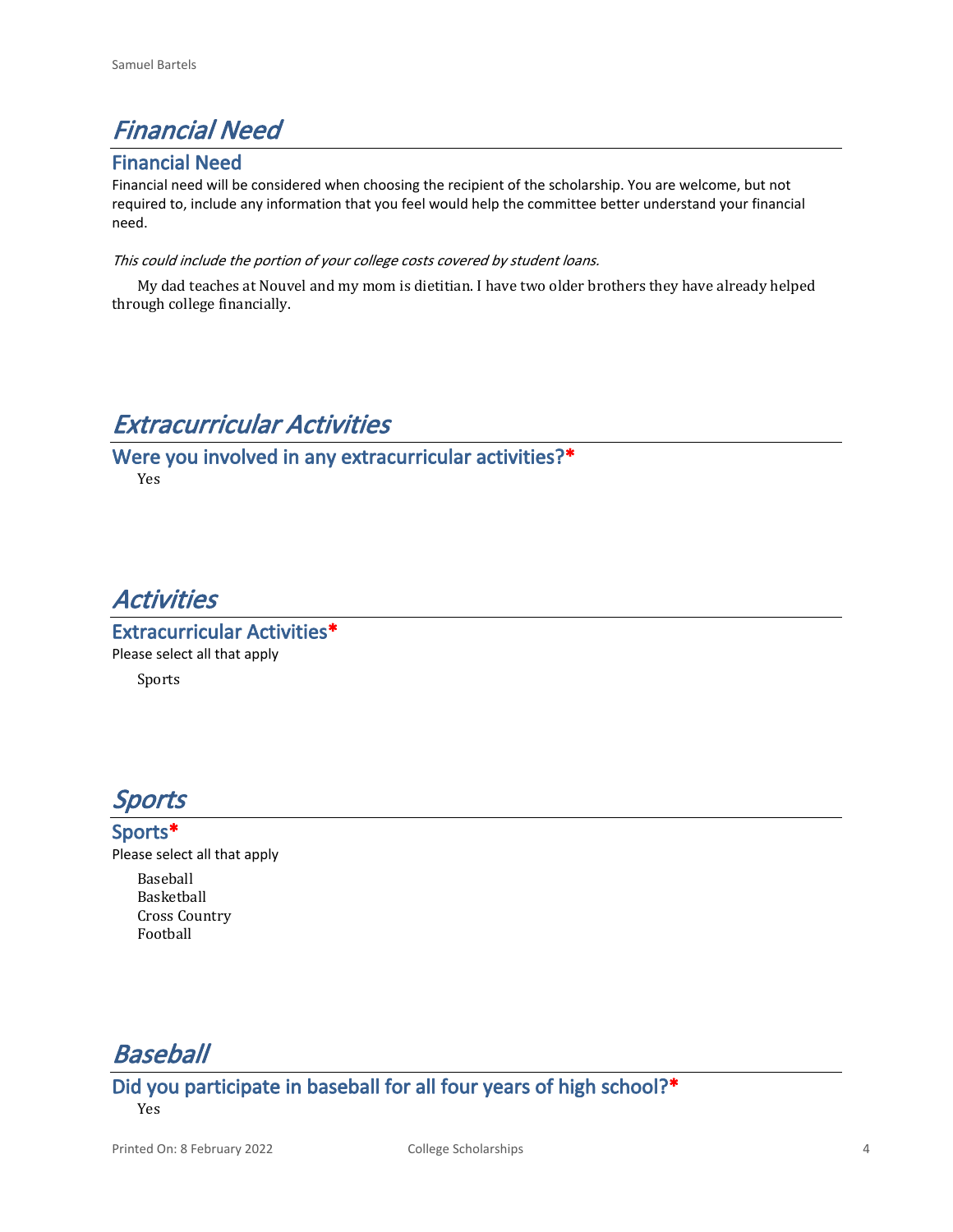#### **What level(s) of baseball did you participate in each year of high school?\***

For example, did you participate in Varsity, Junior Varsity, AAU, Little League, etc.?

9th 10th 11th 12th

## *Football*

**Select the grade levels during which you participated in Nouvel's football program.\***

7th Grade 8th Grade 9th Grade 10th Grade 11th Grade 12th Grade

## *College Plans*

### **What colleges, universities, or trade schools have you applied to?\***

Please list the applications you have submitted as well as any you still plan to submit. Also, please indicate any school that has already accepted you.

I have been accepted into Delta and Saginaw Valley State University.

#### **Do you plan on enrolling in a Catholic College or University?\***

If at least one of the schools you are considering is a Catholic College or University, please select Yes.

No

#### **Catholic College List\***

If you plan to attend a Catholic College, is it listed on the Cardinal Newman Society recommended colleges? If yes, please select which college(s) you plan to attend.

I do not plan to attend these colleges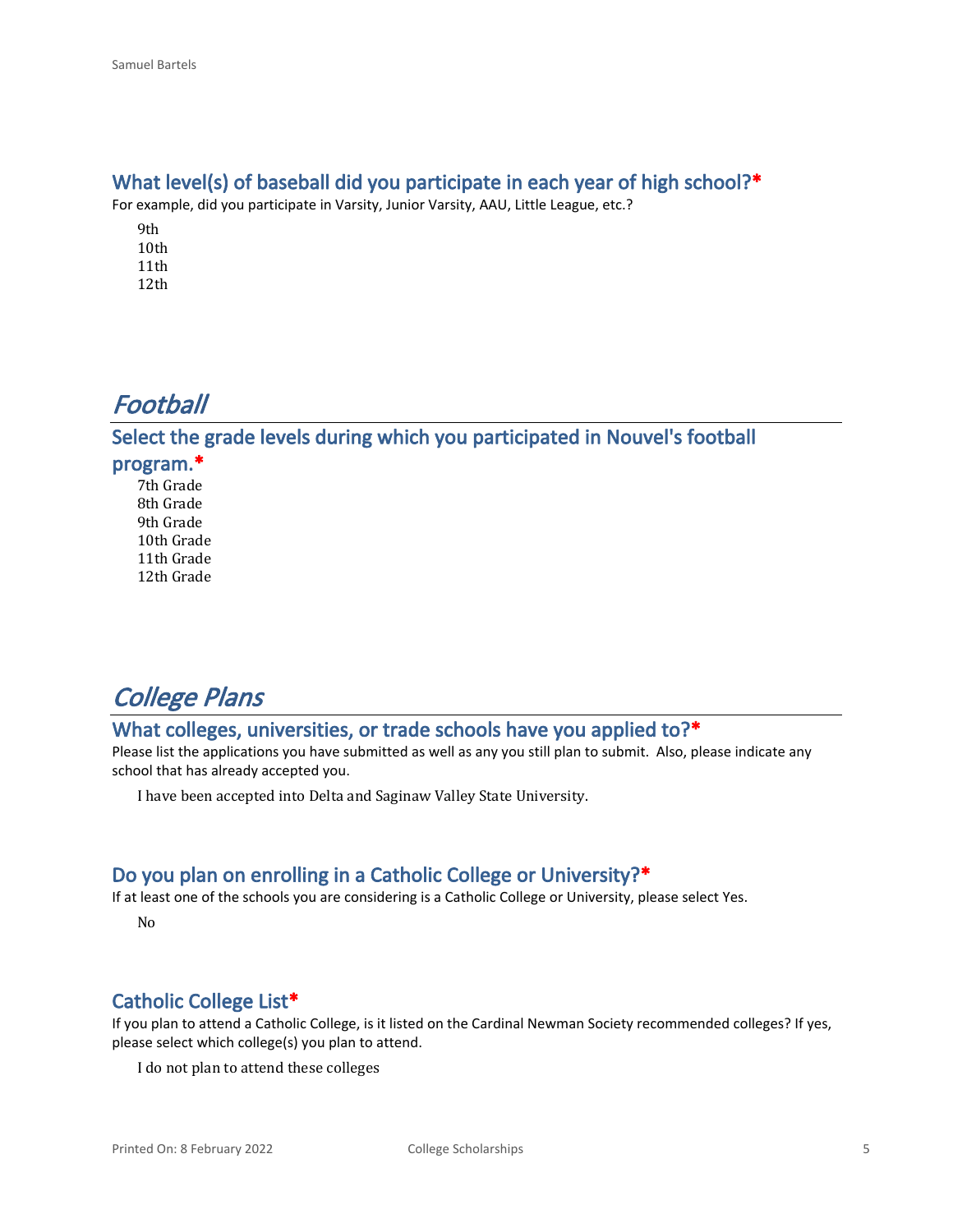#### **Intended Major\***

**Other** 

#### **Intended Minor\***

Other

#### **Michigan University\***

Do you plan to attend a Michigan University or College?

Yes

### **College Specific\***

Do you plan to attend Saginaw Valley State University?

Yes

#### **Seminary**

Do you plan to attend a seminarian college? No

# *Photo - this will be moved. it will be collected after scholarship decisions are made.*

#### **Photo\***

Please upload a photo of yourself.

sam pic.jpeg

#### **Photo Release\***

If selected as the scholarship recipient, I acknowledge and give permission for the Catholic Community Foundation of Mid-Michigan to use my name and/or image in media announcements related to this award.

I ackowledge this.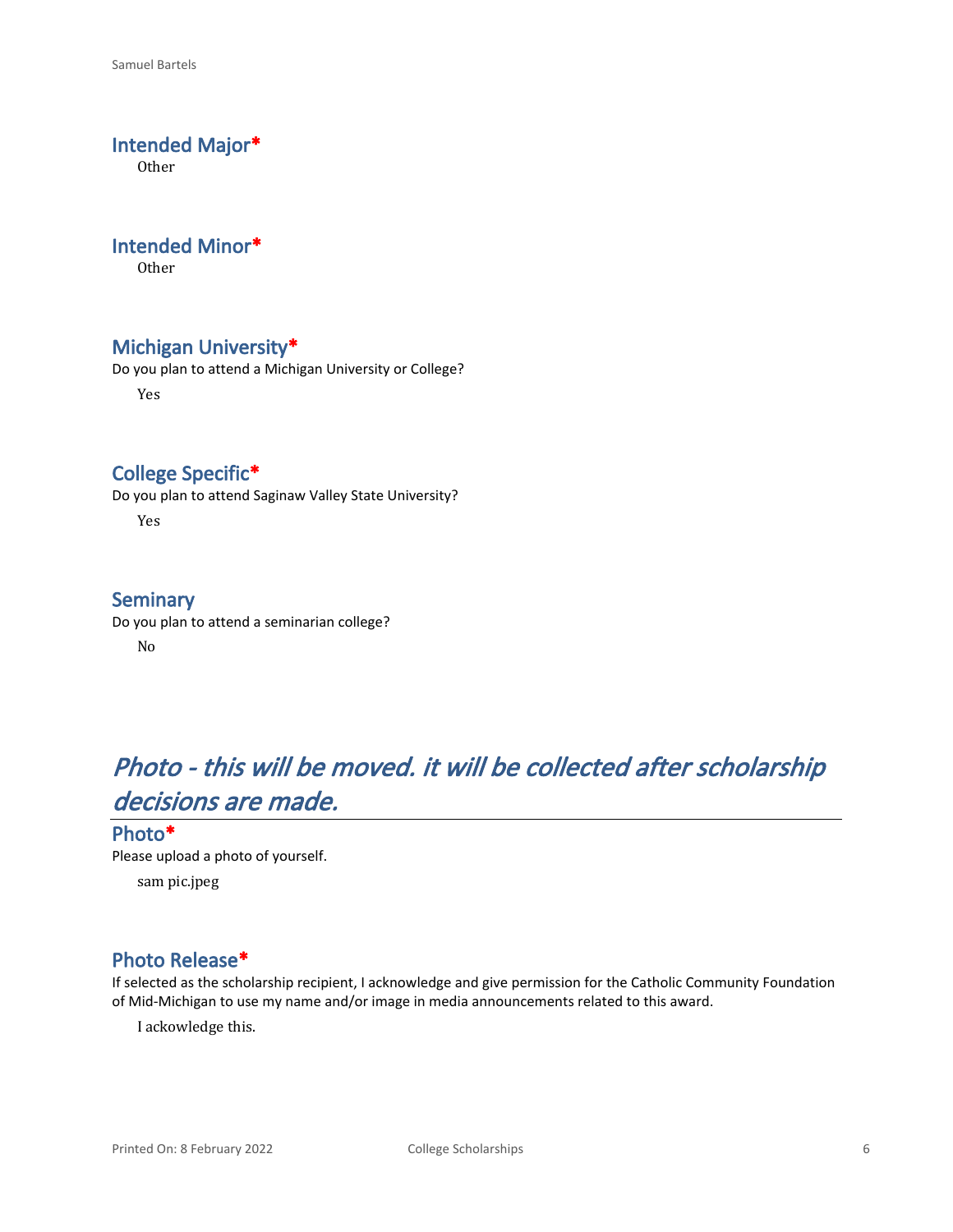## *Acknowledgements*

#### **Access to Relevant Records\***

I acknowledge that by submitting this application, I allow the selection committee to access relevant records retained by any Catholic parish, Catholic school and/or public school in order to determine my eligibility for this scholarship. This may also include contacting appropriate parties to confirm information supplied by the candidate.

I acknowledge this.

## *General Letter of Recommendation*

#### **Email Address of the Person Providing the Recommendation\***

A letter of recommendation from a reference of your choice is required for this application. You will need the email address of each of your references.

\*\*For those who qualified for the Cesario Hernandez Memorial Scholarship, you will need *Two* letters of recommendation. One reference may be from a teacher and one reference must be from a community leader. A supplementary prompt will appear after you qualify.

\*\*For those who qualified for the Regina Graveline Family Advised Scholarship, you will need *Two* letters of recommendation from someone other than a relative who has experienced working with you through an activity, school, work, church or service project. A supplementary prompt will appear after you qualify.

Sample Email Request for Letters of Recommendation. Feel free to copy and paste this email template when requesting your letters of recommendation.

Dear \_\_\_\_\_

I am applying for a scholarship from the Catholic Community Foundation of Mid-Michigan and am required to submit a letter of recommendation. I am writing to ask you to please submit a letter for me.

Please note that my application **will not be** considered for a scholarship without your submission. **The deadline for submitting applications is January 17th at 11:59 p.m.**

I really appreciate your assistance with my scholarship application! If you have any questions, please let me know or you can contact the Foundation's Communications Coordinator, Connor Rabine, at connor.rabine@ccfmm.org

Sincerely, YOUR NAME

Type an email address in the box below, then compose your email request.

bjacqmain@nouvelcatholic.org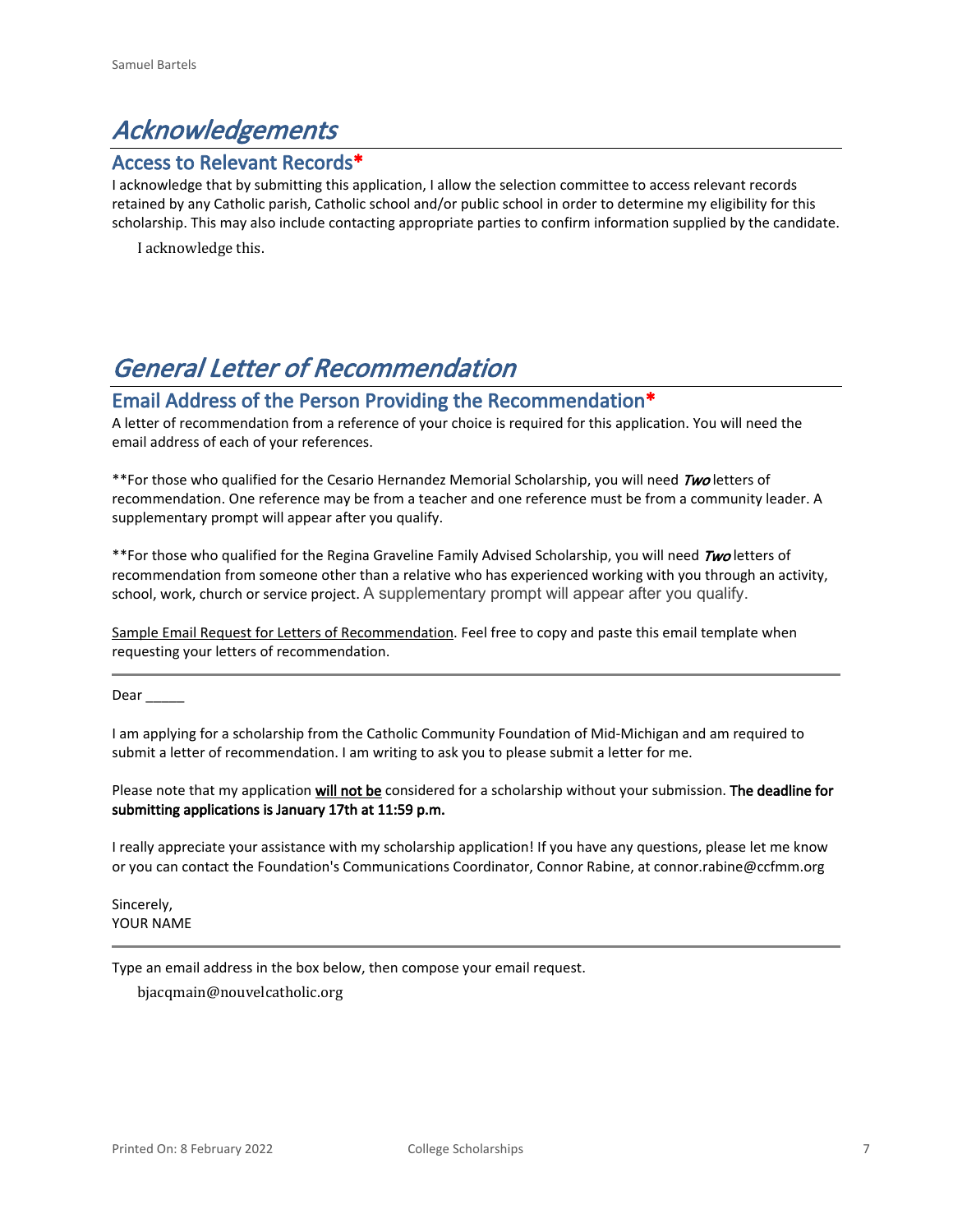### **<sup>2</sup> Thank you or providing a letter of recommendation, please upload it in PDF format below.\***

Samuel Bartels Letter of Recommendation.pdf

### *Transcript Request*

#### **Transcript Request\***

Please email your high school Guidance Counselor to request an electronic upload of your high school transcript.

Sample Email Request for High School Transcript. Feel free to copy and paste this email template for your high school Guidance Counselor.

Dear  $\qquad$ 

I am applying for a scholarship from the Catholic Community Foundation of Mid-Michigan Scholarship and am required to submit my high school transcript. I am writing to ask you to please upload and submit this for me.

#### **The deadline for submitting transcripts is Wednesday, June 15th, 2022 at 11:59 p.m.**

I really appreciate your assistance with my scholarship application! If you have any questions, please let me know, or you can contact the Foundation's Communications Coordinator, Connor Rabine, at connor.rabine@ccfmm.org.

Sincerely, YOUR NAME

Enter the email address of your High School Guidance Counselor in the space below and then compose your email.

kboros@nouvelcatholic.org

### **Transcript\***

Please upload the applicant's official transcript below.

Sam transcript.pdf

### $\mathbf{B}^*$  **ACT/SAT Scores\***

Please enter the applicant's ACT and SAT score below if applicable.

1090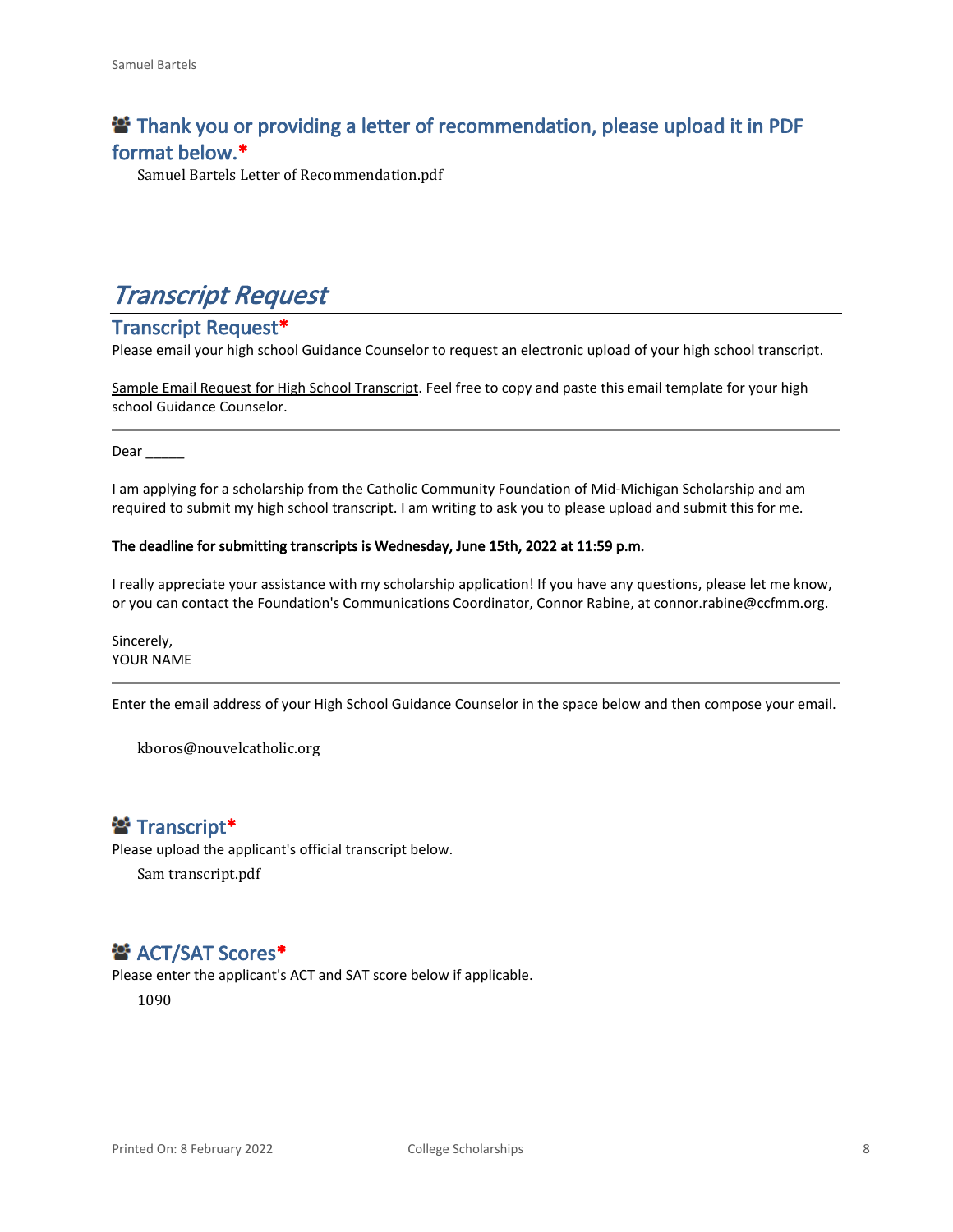# File Attachment Summary

## *Applicant File Uploads*

- Samuel Bartels Letter of Recommendation.pdf
- Sam transcript.pdf
- sam pic.jpeg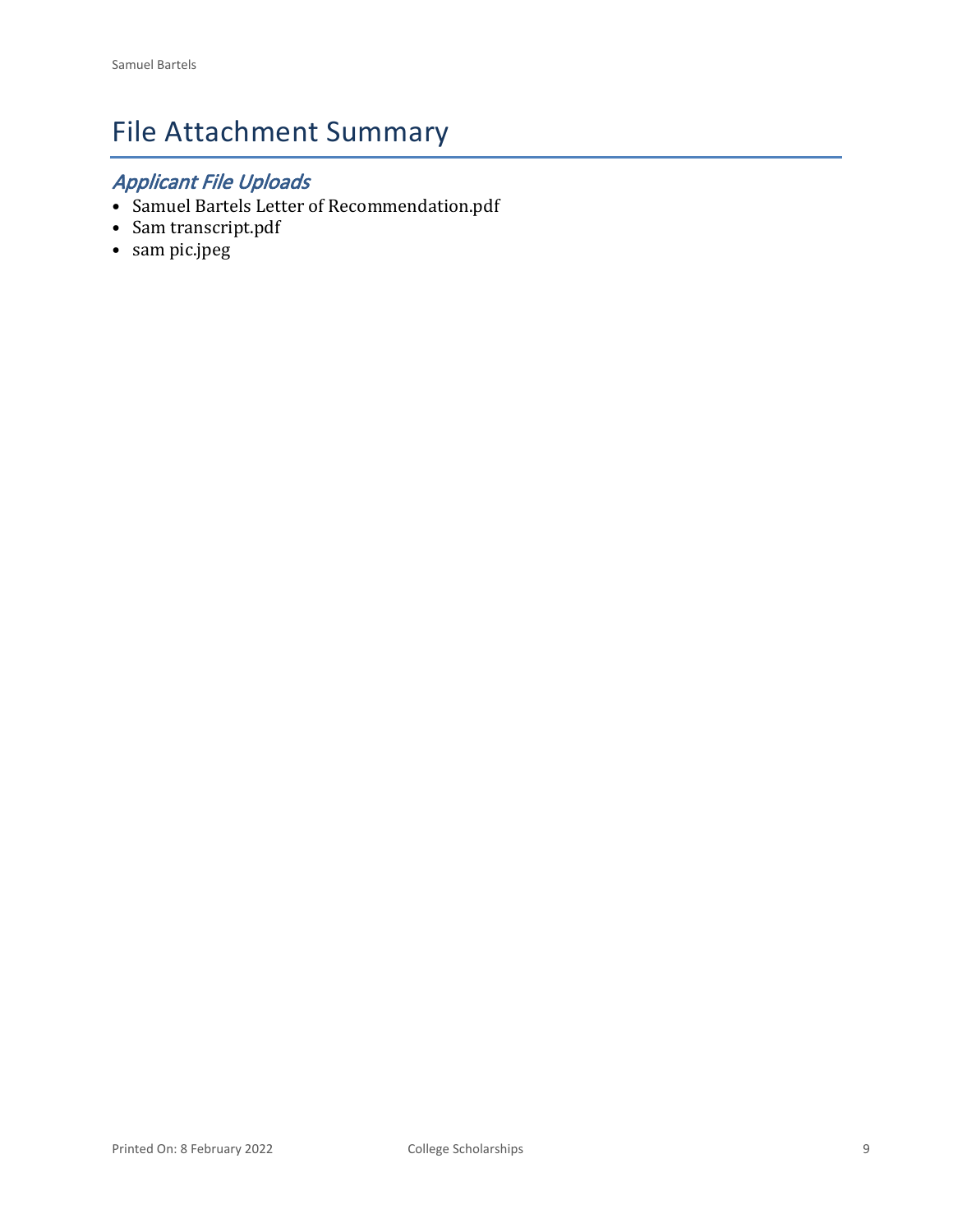Bridget Jacqmain Nouvel Catholic Central High School 2555 Wieneke Rd., Saginaw, MI 48603 Campus Ministry and Theology Department 989.399.2228 bjacqmain@nouvelcatholic.org

January 16, 2022

To Whom it may Concern:

I am the Campus Minister at Nouvel Catholic Central High School and I also teach Theology to the upperclassmen. I have known Samuel Bartels and his family for many years. Samuel is a joyful and reliable young man who is also very dedicated to growing in his Catholic faith. Mr. Bartels is a good student and is a willing contributor in my Catholic Theology classes.

Samuel Bartels is a confident young man who is easy to converse with and devoted to his Catholic faith. Samuel regularly steps up to serve when asked and is no stranger to hard work. Samuel frequently volunteers for service events in his parish, school, and community and to date has earned over 285 hours serving those in need over the last four years. He has been a loyal altar server, candle-bearer, and decorator at his parish, works regularly for the Mustard Seed Women's Shelter, and often can be found serving meals to the homeless at the Cathedral.

Samuel has been a proud athlete on the field of play for Varsity baseball and football where he served as team captain. He is known for his athleticism as well as for his ability to boost the morale and spiritual focus of his teammates and served on the football team's leadership council. Mr. Bartels is a member of the National Honors Society, he is a proud member of the Spirit Cross Honor Guard (a fraternal organization that leads the school during liturgies and faith-oriented activities), he has also earned the prestige title of Eagle Scout in the Boy Scouts program.

Mr. Bartels is a likeable, courteous, and hard-working young man. He is a very capable student who smiles freely and does not shy away from leadership opportunities. I am confident that Samuel will excel in academia at his university of choice and wherever God calls him to work and serve in the future. I recommend Samuel Bartels for your scholarship program, without any reservations.

Sincerely,

Bridget Gaegmain

Bridget C. Jacqmain,

Campus Minister, Nouvel Catholic Central High School, Saginaw, MI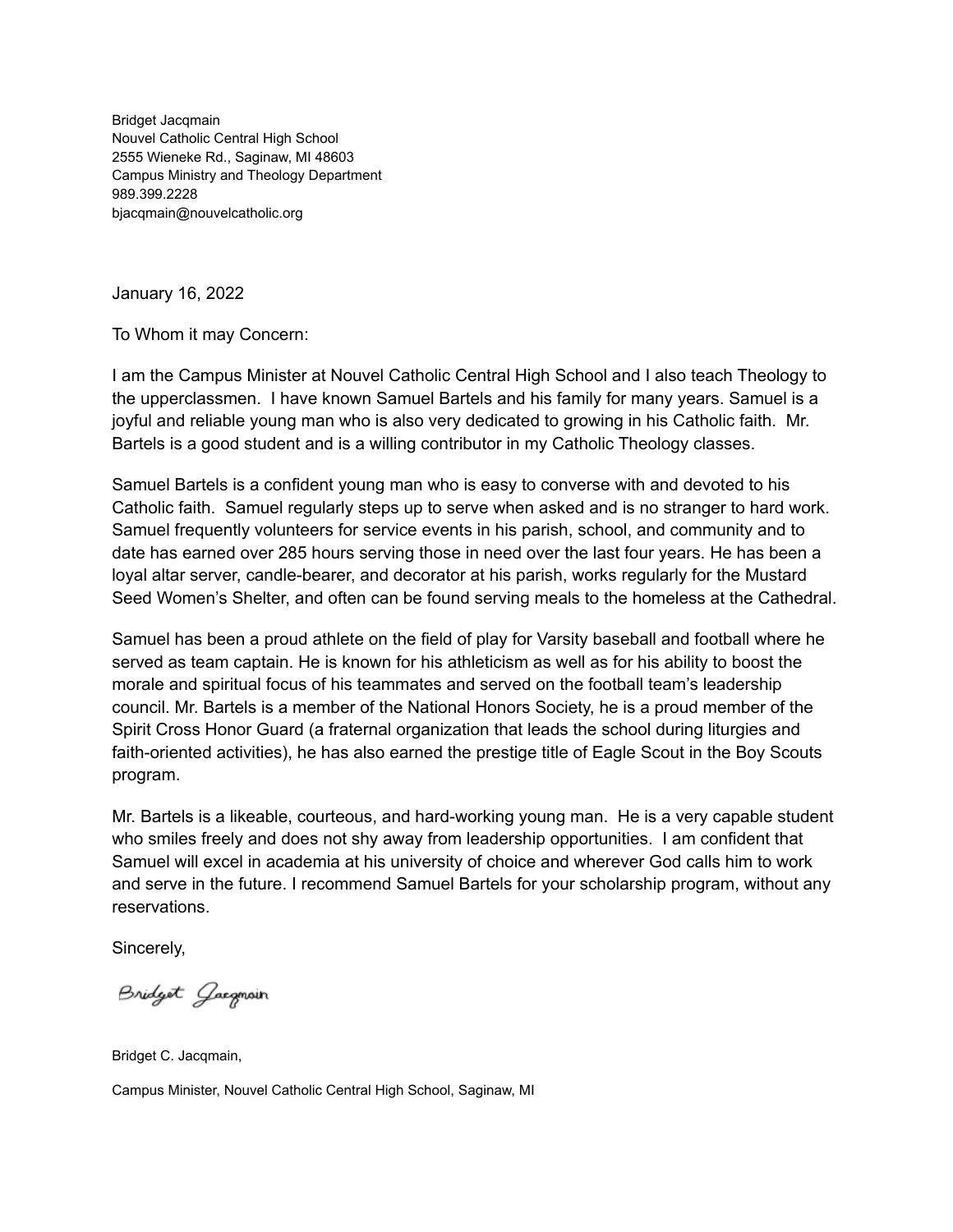### Date Printed: 01/04/2022 **Nouvel Catholic Central High School** Page 1 of 2 **2555 Wieneke Rd. Saginaw, MI 48603**

**(989) 791-4330**

**Name:** Samuel Bartels

**Address:** 4488 Eagle Ridge Court Saginaw, MI 48603 **DOB:** 08/26/2003 Phone: (989) 272-6919 **UIC:**7914706342

Gender: MALE

**Graduation Year: 2022** 

**Graduation Date:**?

**Entered:** 08/27/2018

**Withdrew:** 

*We are Nouvel Catholic Central, called by Christ to learn, love and lead... courageously.*

| Grade 9                          |                  |                 |                          |                |                |  |
|----------------------------------|------------------|-----------------|--------------------------|----------------|----------------|--|
| Course                           | Subject          | To Be<br>Earned | Earned<br><b>Credits</b> | S1             | S <sub>2</sub> |  |
| <b>Jesus Christ in Scripture</b> | Theology         |                 | 0.500                    | A              |                |  |
| Who Is Jesus Christ?             | Theology         |                 | 0.500                    |                | Α              |  |
| H English I                      | English          |                 | 0.500                    | $B+$           |                |  |
| H English I                      | English          |                 | 0.500                    |                | A-             |  |
| <b>H</b> Geometry                | Math             |                 | 0.500                    | $A -$          |                |  |
| <b>H</b> Geometry                | Math             |                 | 0.500                    |                | A-             |  |
| <b>H</b> Biology                 | Science          |                 | 0.500                    | $\overline{A}$ |                |  |
| H Biology                        | Science          |                 | 0.500                    |                | $A+$           |  |
| H Am. History &                  | Social           |                 | 0.500                    | A              |                |  |
| Geography                        | <b>Studies</b>   |                 |                          |                |                |  |
| H Am. History &                  | Social           |                 | 0.500                    |                | Α              |  |
| Geography                        | <b>Studies</b>   |                 |                          |                |                |  |
| Spanish II                       | World            |                 | 0.500                    | $A+$           |                |  |
|                                  | Language         |                 |                          |                |                |  |
| Spanish II                       | World            |                 | 0.500                    |                | $A+$           |  |
|                                  | Language         |                 |                          |                |                |  |
| <b>Band</b>                      | <b>Fine Arts</b> |                 | 0.500                    | $A+$           |                |  |
| Band                             | Fine Arts        |                 | 0.500                    |                | $A+$           |  |
| Algebra I                        | Math             |                 | 0.500                    |                | A              |  |
| Algebra I                        | Math             |                 | 0.500                    | $A -$          |                |  |
|                                  |                  |                 | 8.000                    |                |                |  |

| Grade 11 |  |
|----------|--|
|----------|--|

| Course                                  | Subject                  | To Be<br>Earned | Earned<br><b>Credits</b> | S1    | S2   |
|-----------------------------------------|--------------------------|-----------------|--------------------------|-------|------|
| Sacraments                              | Theology                 |                 | 0.500                    | $A+$  |      |
| Ecumenical/ Interfaith<br><b>Issues</b> | Theology                 |                 | 0.500                    |       | A+   |
| H English III                           | English                  |                 | 0.500                    | $A+$  |      |
| H English III                           | English                  |                 | 0.500                    |       | A+   |
| H. Analysis of Function                 | Math                     |                 | 0.500                    | A     |      |
| H. Analysis of Function                 | Math                     |                 | 0.500                    |       | А-   |
| Economics                               | Social<br><b>Studies</b> |                 | 0.500                    |       | $A+$ |
| American Government                     | Social<br><b>Studies</b> |                 | 0.500                    | $A+$  |      |
| <b>Health Education</b>                 | Health                   |                 | 0.500                    |       | A    |
| SCC <sub>1</sub>                        | Elective                 |                 | 1.250                    | А-    |      |
| SCC I - Science                         | <b>Science</b>           |                 | 0.250                    | $A -$ |      |
| SCC <sub>1</sub>                        | Elective                 |                 | 1.250                    |       | А-   |
| <b>SCC I Science</b>                    | <b>Science</b>           |                 | 0.250                    |       | А-   |
|                                         |                          |                 | 7.500                    |       |      |

| Grade 10                         |                          |                 |                          |                |      |
|----------------------------------|--------------------------|-----------------|--------------------------|----------------|------|
| Course                           | Subject                  | To Be<br>Earned | Earned<br><b>Credits</b> | S <sub>1</sub> | S2   |
| <b>Mission of Jesus Christ</b>   | Theology                 |                 | 0.500                    | $A+$           |      |
| The Church                       | Theology                 |                 | 0.500                    |                | $A+$ |
| H Eng II Am Lit                  | English                  |                 | 0.500                    | $B+$           |      |
| H Eng II Am Lit                  | English                  |                 | 0.500                    |                | A+   |
| H Algebra II                     | Math                     |                 | 0.500                    | $B -$          |      |
| H Algebra II                     | Math                     |                 | 0.500                    |                | $B+$ |
| H Chem I                         | Science                  |                 | 0.500                    | $B+$           |      |
| H Chem I                         | Science                  |                 | 0.500                    |                | $A+$ |
| Zoology                          | <b>Science</b>           |                 | 0.500                    | $\mathsf{A}$   |      |
| Zoology II                       | Science                  |                 | 0.500                    |                | Α    |
| H World History and<br>Geography | Social<br><b>Studies</b> |                 | 0.500                    | A              |      |
| H World History and<br>Geography | Social<br><b>Studies</b> |                 | 0.500                    |                | A+   |
| H Spanish III                    | World<br>Language        |                 | 0.500                    | $A+$           |      |
| H Spanish III                    | World<br>Language        |                 | 0.500                    |                | A+   |
|                                  |                          |                 | 7.000                    |                |      |

#### **Grade 12**

| Course                 | <b>Subject</b>  | To Be<br>Earned | Earned<br><b>Credits</b> | S <sub>1</sub> | S <sub>2</sub> |
|------------------------|-----------------|-----------------|--------------------------|----------------|----------------|
| Life In Christ         | <b>Theology</b> | 0.500           |                          |                |                |
| Living the Call        | Theology        | 0.500           |                          |                |                |
| <b>AP English IV</b>   | English         | 0.500           |                          |                |                |
| AP English IV          | English         | 0.500           |                          |                |                |
| SCC <sub>1</sub>       | Elective        | 1.500           |                          |                |                |
| SCC <sub>1</sub>       | Elective        | 1.500           |                          |                |                |
| <b>Dual Enrollment</b> | Elective        |                 |                          |                |                |
| <b>Dual Enrollment</b> | Elective        |                 |                          |                |                |
| <b>Dual Enrollment</b> | Elective        |                 |                          |                |                |
| <b>Dual Enrollment</b> | Elective        |                 |                          |                |                |
|                        |                 | 5.000           |                          |                |                |

**Weighted Cumulative GPA:** 4.096

**Ranking & Total Students:** 20 of 58

**Unweighted Cumulative GPA: 3.836** 

Kerri Boros, MA, LPC Counselor

**Credits Required for Graduation:**26.000

**Cumulative Earned Credits:**22.500 **Pending Credits:**5.000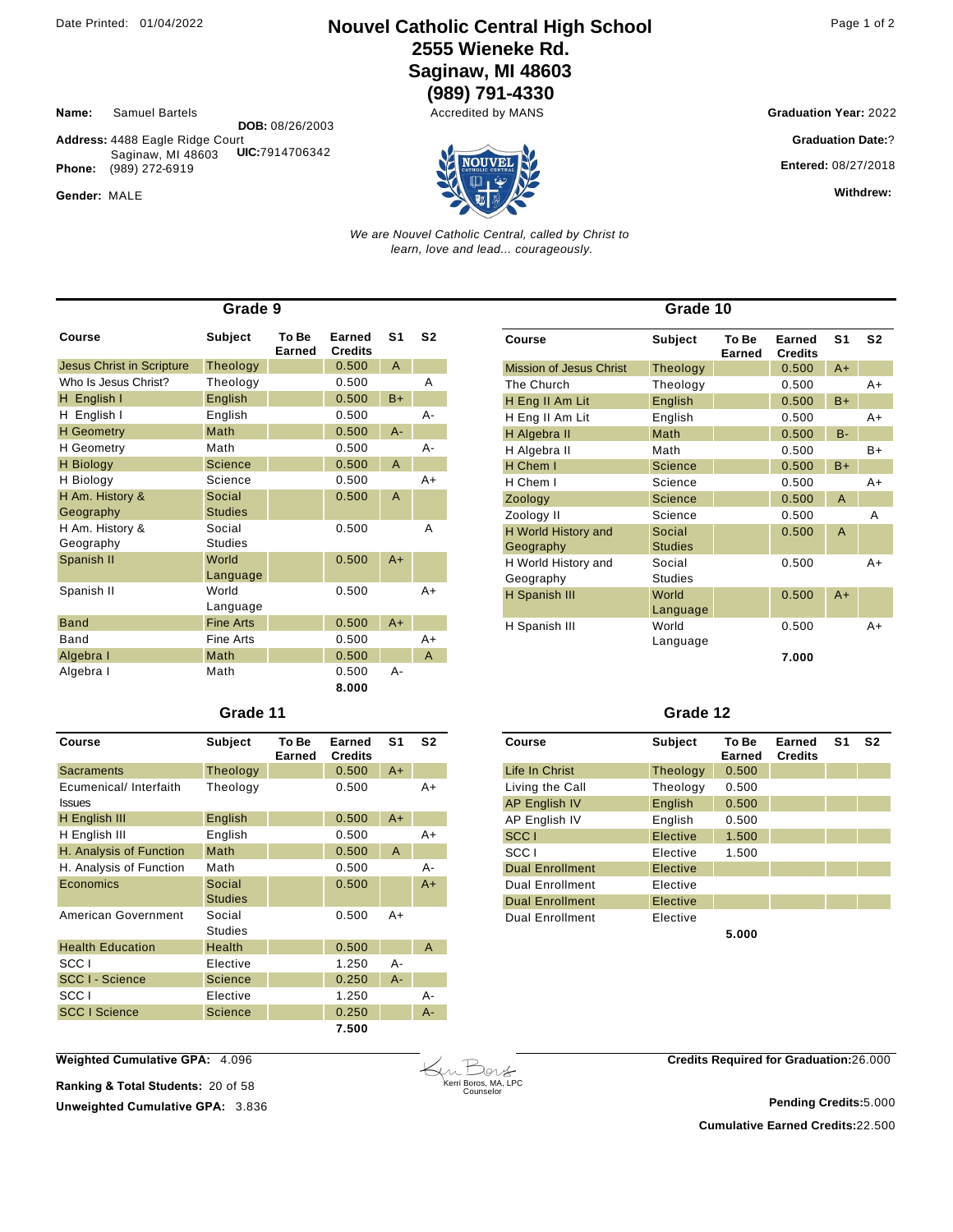08/26/2003

### **Nouvel Catholic Central High School Test Score Data**

| <b>Test</b>       | <b>Description</b> |    | Gr Date Taken | <b>Section/Row</b>      |               |
|-------------------|--------------------|----|---------------|-------------------------|---------------|
|                   |                    |    |               | Section 1               | <b>Scores</b> |
| PSAT <sub>9</sub> | <b>PSAT 8/9</b>    | 09 | 04/09/2019    | Total                   | 990           |
|                   |                    |    |               | R                       | 26            |
|                   |                    |    |               | SCI                     | 27            |
|                   |                    |    |               | EOI                     | 9             |
|                   |                    |    |               | <b>HOA</b>              | 9             |
|                   |                    |    |               | <b>Section 2</b>        | <b>Scores</b> |
|                   |                    |    | 09 04/09/2019 | <b>ERW</b>              | 490           |
|                   |                    |    |               | <b>WL</b><br><b>HSS</b> | 23<br>23      |
|                   |                    |    |               | <b>SEC</b>              |               |
|                   |                    |    |               | <b>PSD</b>              | 8<br>11       |
|                   |                    |    |               | Section 3               | <b>Scores</b> |
|                   |                    |    | 09 04/09/2019 | <b>MSS</b>              | 500           |
|                   |                    |    |               | <b>MTS</b>              | 25.0          |
|                   |                    |    |               | <b>WIC</b>              | 14            |
|                   |                    |    |               | <b>COE</b>              | 8             |
|                   |                    |    |               | <b>Scores</b>           |               |
| <b>PSATN</b>      | PSAT <sub>11</sub> |    | 11 01/26/2021 | <b>Total Score</b>      | 1110          |
|                   |                    |    |               | Reading/Writing         | 560           |
|                   |                    |    |               | Math                    | 550           |
|                   |                    |    |               | Selection Index         | 167           |
|                   |                    |    |               | Section 1               | <b>Scores</b> |
| SAT               | <b>SAT</b>         |    | 11 04/13/2021 | Total                   | 1090          |
|                   |                    |    |               | $\mathsf{R}$            | 29            |
|                   |                    |    |               | <b>HSS</b>              | 26            |
|                   |                    |    |               | <b>EOI</b>              | 8             |
|                   |                    |    |               | <b>HOA</b>              | 6             |
|                   |                    |    |               | <b>ESR</b>              | 6             |
|                   |                    |    |               | <b>Section 2</b>        | <b>Scores</b> |
|                   |                    |    | 11 04/13/2021 | <b>ERW</b>              | 560           |
|                   |                    |    |               | <b>WL</b>               | 27            |
|                   |                    |    |               | SCI                     | 31            |
|                   |                    |    |               | <b>SEC</b>              | 9             |
|                   |                    |    |               | <b>PSD</b>              | 11            |
|                   |                    |    |               | <b>ESA</b>              | 4             |
|                   |                    |    |               | Section 3               | <b>Scores</b> |
|                   |                    | 11 | 04/13/2021    | <b>MSS</b>              | 530           |
|                   |                    |    |               | MTS                     | 26.5          |
|                   |                    |    |               | <b>WIC</b>              | 9             |
|                   |                    |    |               | COE                     | 10            |
|                   |                    |    |               | <b>PAM</b>              | 10            |
|                   |                    |    |               | <b>ESW</b>              | 6             |